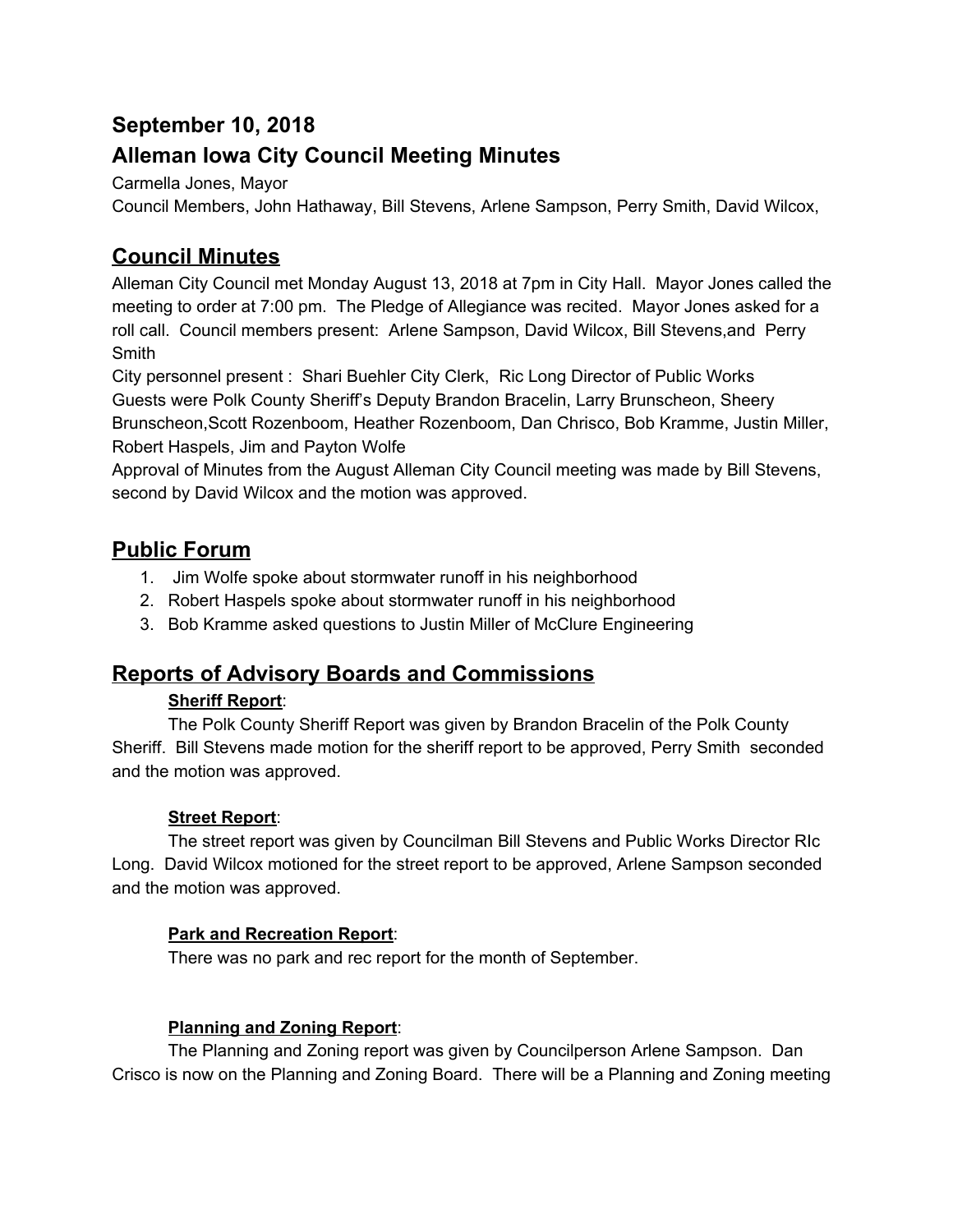on September 24, 2018 7 p.m. Bill Stevens made a motion for the Planning and Zoning report to be approved, Perry Smith seconded and the motion was approved.

### **Board of Adjustments Report**:

There was no Board of Adjustments Meeting in September.

### **Approval of Financials and Invoices**:

Bill Stevens made a motion for the finances and invoices to be approved, David Wilcox seconded and the motion was approved.

### **Administrative Business**

Bill Stevens made a motion to transfer money from the General Fund to TIFF account in the amount of 11,000. To balance the budget. Arlene Sampson seconded and the motion was approved.

Mayor Jones would like to remind Alleman Residents as of June 2019 Alleman will no longer be apart of DART. (Des Moines Area Regional Transport)

### **Old Business**:

Citywide Cleanup is Saturday September 15, 2018

City Lawyer James Thornton

- 1. Still working on the City Hall property land title
- 2. Pit Bull Removal- the Judge did rule the homeowner is in violation and did fine but did not order the dogs removed
- 3. Letter still needs sent to homeowner on trees that need removed and shed moved

#### **New Business**:

Justin Miller with McClure Engineering was here to answer questions from Alleman residents and Council members.

There was a motion made by Bill Stevens to proceed with McClure to start a stormwater plan of action if Alleman can secure funding (to be worked out at the Council work session Monday September 17, 2018 7pm.) Arlene Sampson seconded and the motion went to a vote Wilcox Y

Sampson Y Stevens Y Smith N Hathaway Absent The motion was passed pending funding

Mayor Jones read a National Day of Service and Remembrance Proclamation.